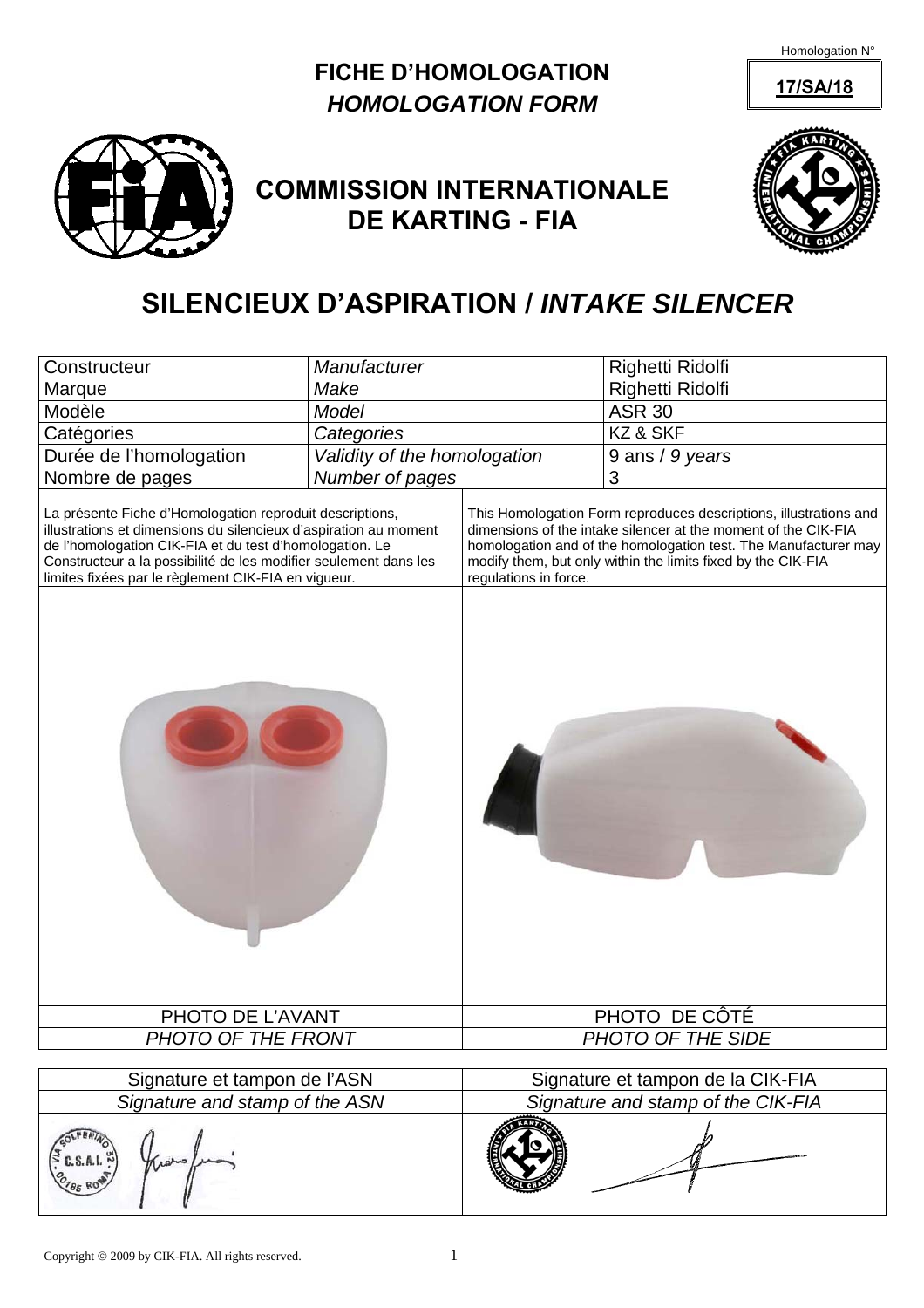**17/SA/18**

| A                                       | <b>DESCRIPTIONS TECHNIQUES</b> |                                  | A | <b>TECHNICAL DESCRIPTIONS</b>                          |
|-----------------------------------------|--------------------------------|----------------------------------|---|--------------------------------------------------------|
|                                         | Volume en cm <sup>3</sup>      | Volume in cc                     |   | 3960cm <sup>3</sup> +/-2%                              |
| Matériau                                |                                | <b>Material</b>                  |   | Polipropilene                                          |
| Nombre d'ouvertures d'admission d'air   |                                | Number of air intake openings    |   |                                                        |
| Longueur des conduits d'admission       |                                | Length of the inlet ducts        |   | 100mm +/-2% (≥98mm)                                    |
| Diamètre des conduits d'admission       |                                | Diameter of the inlet ducts      |   | 23mm max.                                              |
| Surface de l'élément filtrant intérieur |                                | Surface of the internal filter   |   | 320cm <sup>2</sup> +/-2% ( $\geq$ 200cm <sup>2</sup> ) |
| Epaisseur de l'élément filtrant         |                                | Thickness of the internal filter |   | 12mm - 10%                                             |

| <b>A1</b> | Dessin technique<br>[dimensions d'encombrement – diamètre du<br>(des) tube(s) d'admission – diamètre de la<br>fixation au carburateur] |        | A1 | <b>Technical drawing</b><br>[main external dimensions - diameter of the<br>inlet tube(s) - diameter of the fixation to the<br>carburettor] |  |
|-----------|----------------------------------------------------------------------------------------------------------------------------------------|--------|----|--------------------------------------------------------------------------------------------------------------------------------------------|--|
|           | 160 ±10<br>$155 + 10$                                                                                                                  | 062 +2 |    | $280 \pm 15$<br>$\theta_{30}$                                                                                                              |  |

 $\mathsf{l}$